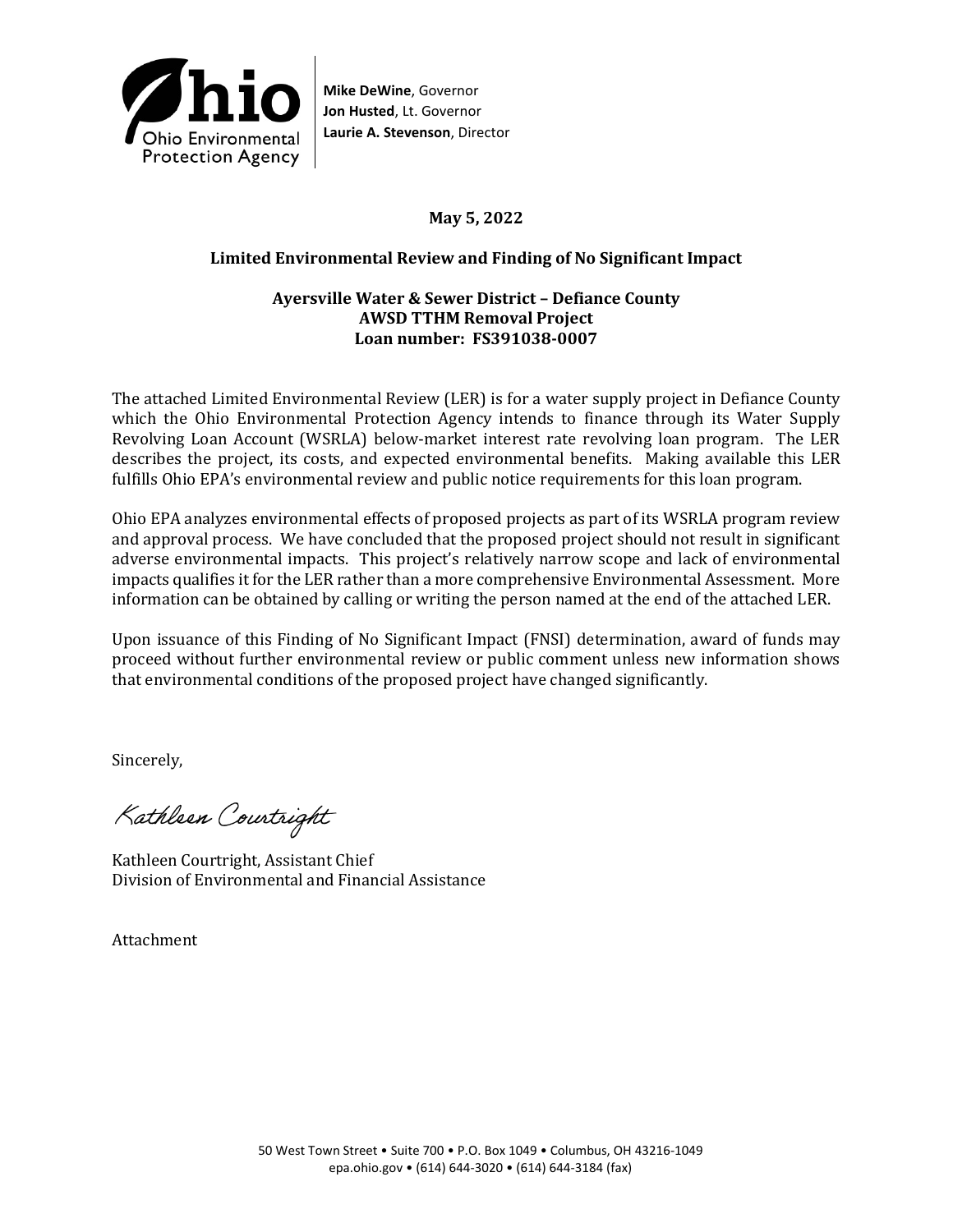#### **LIMITED ENVIRONMENTAL REVIEW**

#### **Project Identification**

Project: AWSD TTHM Removal

Applicant: Ayersville Water & Sewer District 13961 Fruit Ridge Road Defiance, OH 43512

Loan Number: FS391038-0007

#### **Project Summary**

The Ayersville Water & Sewer District (AWSD) serving parts of Defiance County has requested \$202,700 in financial assistance from Ohio EPA's Water Supply Revolving Loan Account (WSRLA) to make improvements to its water supply system in two main locations in its service area as shown in Figure 1. All work will be in prior disturbed locations generally lacking important environmental features. The district's existing water distribution and storage systems need improvements to address total trihalomethane levels in its finished water.



**Figure 1. AWSD project area**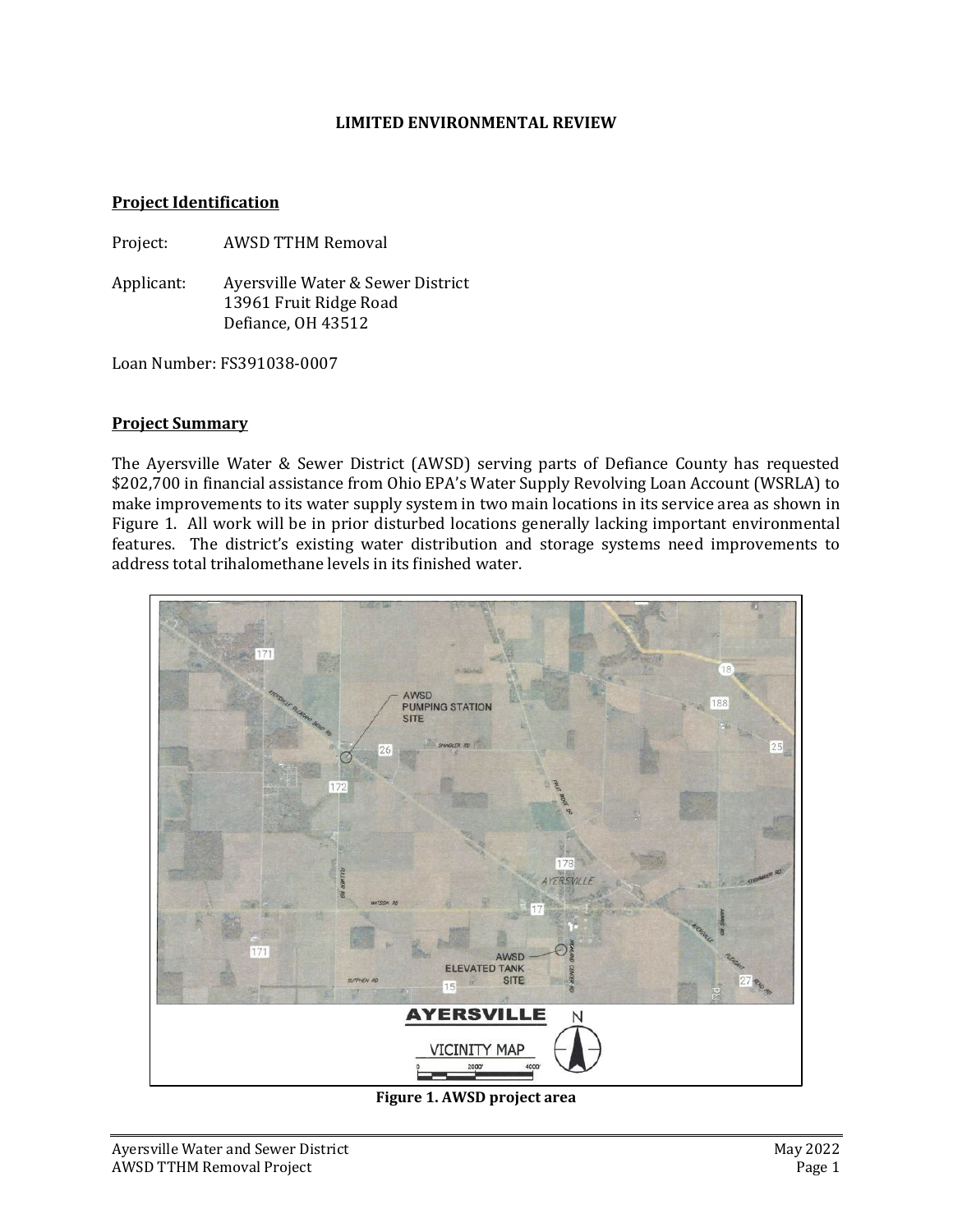Given the proposed small system 1.06% WSRLA loan funding, this individual project should not require any water rate increases. The district's most recent significant water rate increase of 10.4% was adopted in 2020. A smaller increase of about 2% was put in place in 2022.

## **History & Existing Conditions**

AWSD provides public drinking water to a population of about 1,700 people in Highland Township in Defiance County (see Figure 2) through a water distribution system consisting of a pump station, a 150,000-gallon elevated tank near Highland Center Road, and 35.3 miles of water mains ranging in size from two- to ten-inches in diameter. Most of the existing system was installed in the 1970s. Extensions and replacements of the original lines have occurred in the interim. The district relies on the City of Defiance for its source of potable water.

Since 2016, the district has had problems with total trihalomethane (TTHM) levels in its finished water supply. These problems have led to violations of the federal Safe Drinking Water Act rule for TTHMs. The district was issued findings and orders by Ohio EPA in January 2018 to perform five specific tasks: complete a general plan, finish a pilot test of TTHMs, prepare detail plans, construct the improvements, and reduce TTHMs to below the maximum contaminant level. A pilot study conducted in September and October 2020 provided the district with a better understanding of its distribution and storage system components and indicated that the elevated water tank is a leading contributor to overall TTHM generation. From this pilot test's results, the district established a modified, phased approach of adding new stationary equipment at the existing pumping station and the elevated water tank for TTHM treatment as described in the following section.

# **Project Description**

According to the district, there are three phases in its approach to addressing its TTHM problem. Phase 1 consists of correcting the water stratification problem in the elevated water storage tank. Phase 2 includes monitoring and system optimization of the booster pump station and the elevated water storage tank. Phase 3 is a conditional activity if the first two phases do not provide the expected TTHM reduction results. It will entail TTHM removal using specialized equipment in the water tower. No ground disturbance is associated with any of the improvements in this project.

More specifically, Phase 1 includes the installation of a mixing system at the existing elevated water storage tank and the replacement of a valve within the existing pump station. In addition to installing a mixer and ventilation unit, Phase 1 involves adding the necessary controls at the base of the tank and replacing a control valve in the pumping station where the district and the City of Defiance's distribution systems connect. In so doing, the district will be able to better regulate the operation of these two components. Phase 1 will be installed at two locations including the elevated water storage tank near the Ayersville Local School on Watson Road, while the pump station is located along Ayersville Pleasant Bend Road.

In Phase 2 following installation of the two stationary pieces of equipment, the district will monitor the TTHM concentrations and chlorine residuals throughout the system and adjust the valve and elevated water tower fill and draw settings as necessary until they are optimized. If the Phase 2 monitoring effort indicates that the Phase I improvements are not successful, Phase 3 will be completed. It includes the installation of a spray unit in the elevated water storage tank designed specifically for TTHM reduction. After installation, the effectiveness of the spray unit will be assessed during further TTHM and chlorine residual monitoring. Purchase of the spray unit has been included in this overall project and it will only be installed if found to be necessary during Phase 2.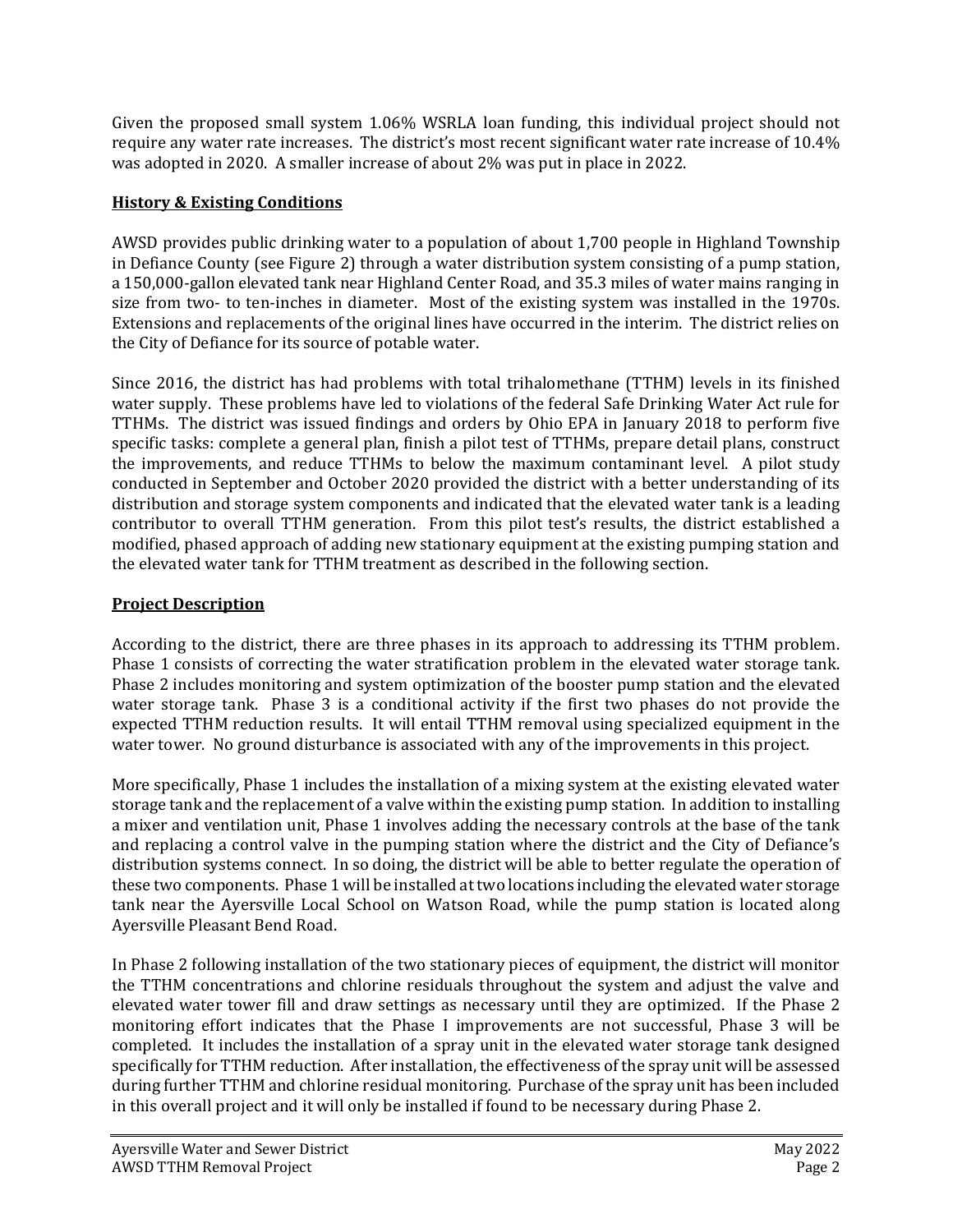#### **Implementation**

To implement the proposed \$200,000 improvements described above, the district intends to finance its project through a 20-year 1.06% interest rate loan from Ohio EPA's WSRLA program.

Under the water rates currently in effect, a typical, residential customer of the district using 3,700 gallons of water per month is currently paying a fee of \$83 per month, or about \$1000 a year. When expressed as a percentage of the service area's latest median household income (MHI) figure of \$59,931, this annual fee is about 1.67% of the area's MHI.

Assuming the project funding presented above, Ohio EPA expects that the district will save about \$49,000 when compared to a market-rate loan of 2.81% on the project's estimated total project cost of \$200,000. By proposing to fund its project in this way, Ohio EPA anticipates that the district should be able to generate enough revenue under its current and proposed rate structure to continue to own, operate, and maintain its water distribution and treatment systems well into the future.

Under the applicant's proposed project schedule, WSRLA funds are expected to be awarded in May 2022, so that construction can commence soon thereafter. The district estimates that construction on this project can be completed in about eight months.

#### **Public Participation**

The AWSD encourages public interest and participation in its decisions affecting drinking water. The Board of Trustees meets regularly at the district's office located at 13961 Fruit Ridge Road in Defiance. The public is welcome to attend these meetings and can ask questions or express concerns.

During project planning, the district held a board meeting open to the public in January 2020. At this meeting, the board passed a resolution raising water rates.

Ohio EPA will make a copy of this document available to the public on its web page [\(https://epa.ohio.gov/divisions-and-offices/environmental-financial-assistance/announcements\)](https://epa.ohio.gov/divisions-and-offices/environmental-financial-assistance/announcements) and will provide it upon request. A copy may also be posted at the district's office and on its web site (if available).

### **Conclusion**

AWSD's proposed project meets the project type criteria for a Limited Environmental Review (LER); namely, it is an action within an existing water distribution system, which involves adding stationary equipment to existing water pumping and storage components. Furthermore, the project meets the other qualifying criteria for an LER; specifically, the proposed project:

**Will have no significant environmental effect on high-value environmental resources and will require no extensive impact mitigation unique to the assistance proposal** because the proposed project is limited to two prior-disturbed locations that do not encompass any unique or sensitive areas. Construction activities will be in and along a residential street and a school parking lot as shown in Figure 1. As such, this project does not entail extension of service to any undeveloped areas. Routine management practices as are typically found in storm water pollution prevention plans and other impact mitigation related to air quality, traffic control, safety, and tree protection are part of the proposed project during its estimated eight month construction timeframe.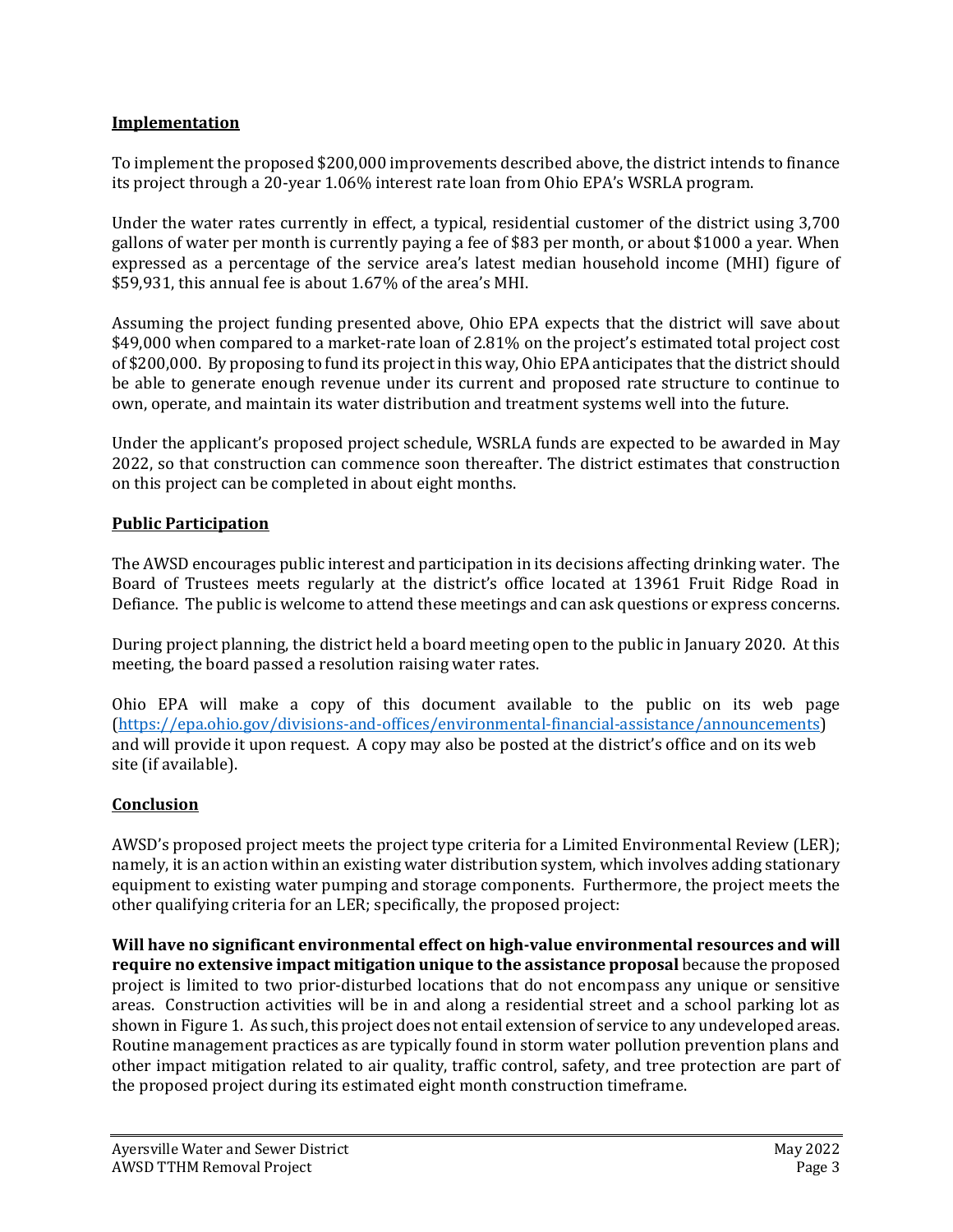**Is cost effective and not the subject of significant public interest, or controversy.** The necessary improvements were selected as more cost effective than the other options on the basis of costs and non-monetary factors. In particular, the results of the pilot testing suggest aeration and any needed Phase 3 equipment are effective methods of treatment for reducing TTHMs in the AWSD's drinking water supply. Moreover, the proposed improvements constituting the project are non-controversial because they will not adversely impact the environment, or the residential rates paid for water service.

**Does not create a new, or relocate an existing discharge to surface or ground waters, and does not create a new source of water withdrawals from either surface or ground waters, or significantly increase the amount of water withdrawn from an existing water source, or substantially increase the volume of discharge or loading of pollutants from an existing source or from new facilities to receiving waters** because the proposed project's purpose is restricted to addressing the district's TTHM violations.

**Will not provide capacity to serve a population substantially greater than the existing population.** Based on information provided by the district during planning, the project area is not expected to grow significantly in population over the next twenty years. Rather, this project's purpose is to address existing needs within the district's water supply system. On this basis, the proposed project should have no effect on environmental attributes that are typically affected by growing populations.

To conclude, the district's proposed project is sufficiently limited in scope and meets all applicable criteria to warrant an LER. The planning activities for the proposed project identified no potentially significant, direct, indirect, or cumulative adverse impacts. The proposed project is expected to have no short- or long-term adverse impacts on the quality of the human environment or on sensitive resources such as ozone levels and air quality, floodplains, wetlands, archaeologically or historically significant sites, or threatened or endangered species. Based on its pilot test results, the district's proposed project will enable it to address its responsibilities under the Safe Drinking Water Act. Public health risks associated with potential exposure to TTHMs in AWSD's distribution system in the project area are expected to be reduced.

### **Contact information**

Kevin Hinkle Ohio EPA, Division of Environmental and Financial Assistance Office of Financial Assistance, Technical Review Section, Environmental Planning Unit P.O. Box 1049 Columbus, Ohio 43216-1049

e-mail: **[kevin.hinkle@epa.ohio.gov](mailto:kevin.hinkle@epa.ohio.gov)**